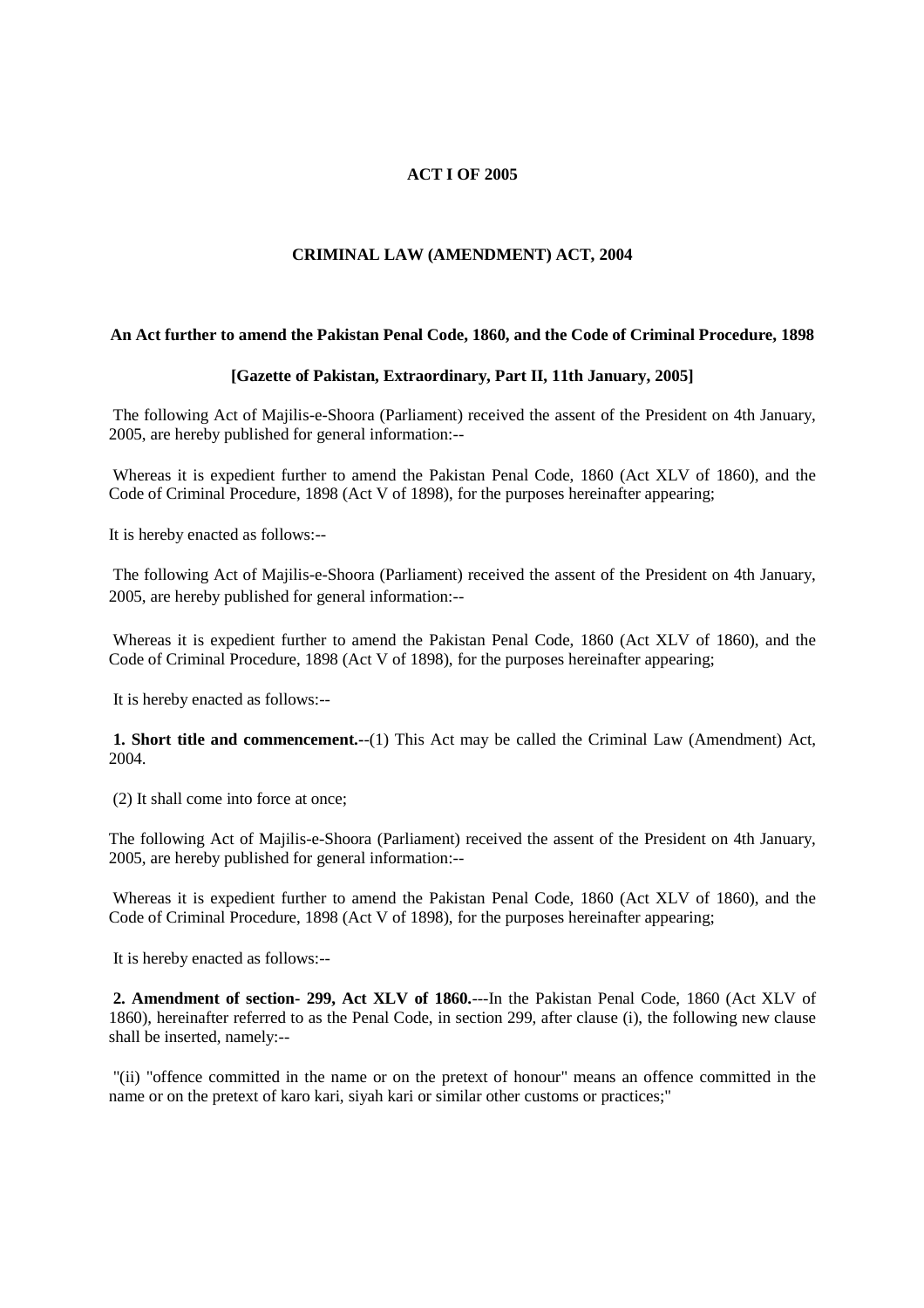The following Act of Majilis-e-Shoora (Parliament) received the assent of the President on 4th January, 2005, are hereby published for general information:--

Whereas it is expedient further to amend the Pakistan Penal Code, 1860 (Act XLV of 1860), and the Code of Criminal Procedure, 1898 (Act V of 1898), for the purposes hereinafter appearing;

It is hereby enacted as follows:--

**3. Amendment of section 302, Act XLV of 1860.---**-In the Penal Code, in section 302, in clause (c), for the full stop at the end, a colon shall be substituted and thereafter the following proviso shall be added, namely:

"Provided that nothing in this clause shall apply to the offence of Qatl-i-Amd if committed in the name or on the pretext of honour and the same shall fall within the ambit of clause (a) or clause (b), as the case may be."

**4. Amendment of section 305, Act XLV of 1860.--**In the Penal Code, in section 305, in clause (a), after the word "law" the words "but shall not include the accused or the convict in case of Qatl-i-Amd if committed in the name or on the pretext of honour" shall be added.

**5. Amendment of section 308, Act XLV of 1860.**--In the Penal Code, in section 308,--

(a) in subsection (1), for the words "fourteen years" occurring twice the words "twenty-five years" shall be substituted; and

(b) in subsection (2), for the' words "fourteen years" the words "twenty-five years" shall be substituted.--

**6. Amendment of section 310, Act XLV of 1860**.--In the Penal Code, in section 310, in subsection (1), for the proviso the following shall be substituted, namely:--

"Provided that a female shall not be given in marriage or otherwise in Badal-i-Sulh. "

**7. Insertion of new section, Act XLV of 1860.-**--In the Penal Code, after section 310, the following new section shall be inserted, namely:--

"310A. Punishment for giving a female in marriage or otherwise in Badal-i-Sulh. Whoever gives a female in marriage or otherwise in Badal-i-Sulh shall be punished with rigorous imprisonment which may extend to ten years but shall not be less than three years."

**8. Amendment of section 311, Act XLV of 1860.** ---In the Penal Code, in section 311, --

(i) for the words "keeping in view"' the word "if" shall be substituted and after the brackets and words "ضادفىالارض "the words "is attracted" shall be inserted;

(ii) the words "in its discretion" shall be omitted;

(iii) after the word "with" the words "death or imprisonment for life or" shall be inserted;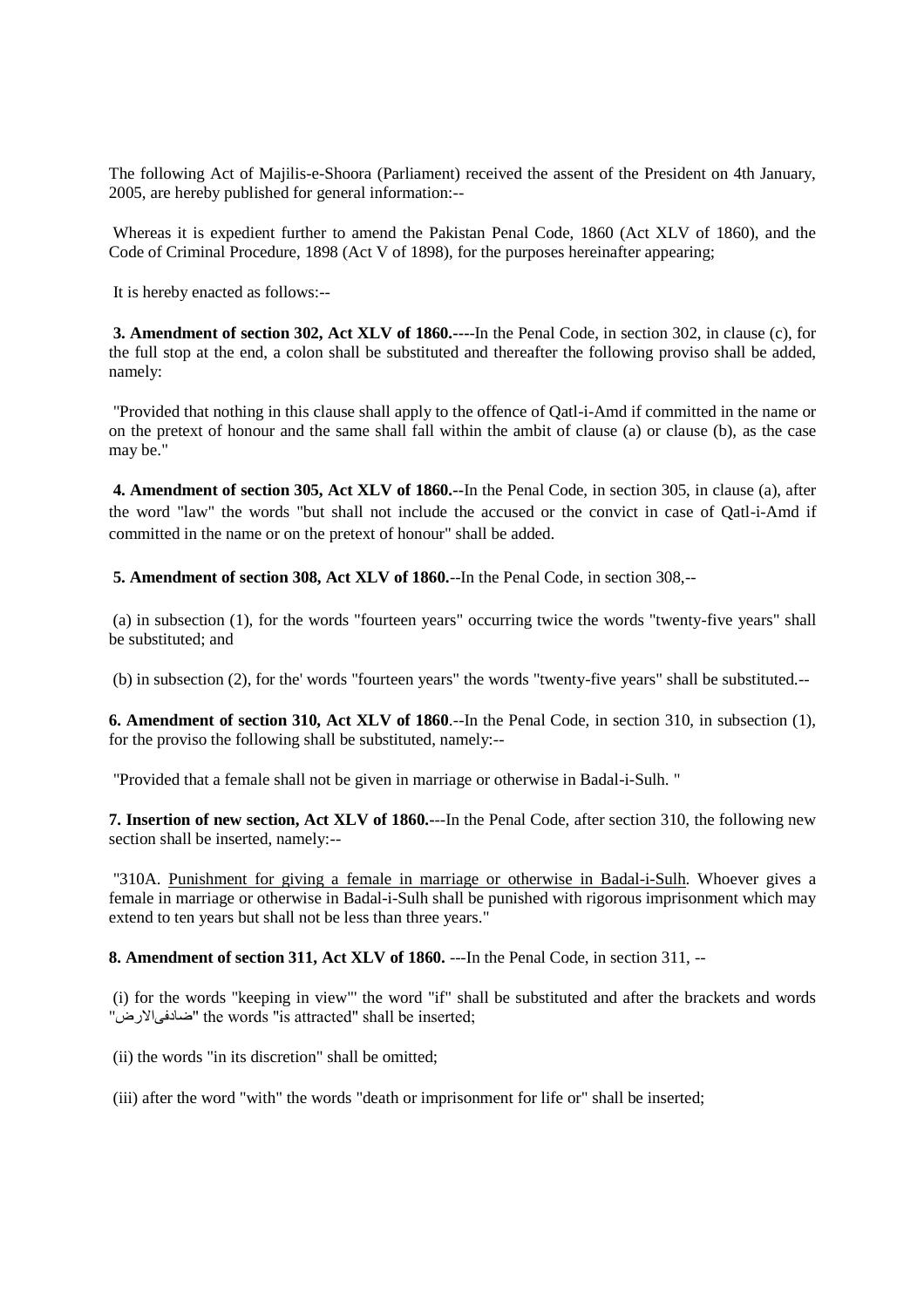(iv) for the full stop at the end a colon shall be substituted and thereafter the following proviso shall be inserted, namely:

"Provided that if the offence has been committed in the name or on the pretext of honour, the imprisonment shall not be less than ten years"; and

(v) in the Explanation, after the word "community" occurring at the end the comma and words", or if, the offence has been committed in, the name or on the pretext of honour" shall be added.

**9. Amendment of section 316, Act XLV of 1860.**---In the Penal Code, in section 316, for the. Words "fourteen years" the words "twenty-five years" shall be substituted.

**10. Amendment of section 324, Act XLV of 1860.--**-In the Penal Code, in section 324, after the words "ten years" the words "but shall not be less than five years if the offence has been committed in the name or on the pretext of honour shall be inserted.

**11. Amendment of section 337N, Act XLV of 1860.**--In the Penal Code, in section 337N, in subsection  $(2)$ ,--

(a) after the word "criminal" occurring at the end, the words "or the offence has been committed by him in the name or on the pretext of honour" shall be added; and

(b) for the full stop at the end a colon shall be substituted and thereafter the following proviso shall be inserted, namely:

"Provided that the Ta'zir shall not be less than one-third of the maximum imprisonment provided for the hurt caused if the offender is a previous convict, habitual, hardened, desperate or- dangerous criminal or if the offence .has been committed by him in the name or on the pretext of honour."

**12. Amendment of section 338E, Act XLV of 1860.--**-In the Penal Code, in section 338E, in subsection, (1), in the proviso, for the full stop at the end a colon shall be substituted and thereafter the following proviso shall be inserted, namely:

"Provided further that where an offence under this Chapter has been committed in the name or on the pretext of honour, such offence may be waived or compounded subject to such conditions as the Court may deem fit to impose with the consent of the parties having regard to the facts and circumstances of the case."

**13. Amendment in Chapter XIV, Act V of 1898.**---In the Code, of Criminal Procedure, 1898 (Act V of 1898), hereinafter referred to as the Code, after section 156, the following new sections shall be inserted, namely:--

"156A. Investigation of offence under section 295C Pakistan Penal Code. Notwithstanding anything contained in this Code, no police officer below the rank of a Superintendent of Police shall investigate the offence against any person alleged to have been committed by him under section 295C of the Pakistan Penal Code, 1860 (Act XLV of 1860).

156B. Investigation against a woman accused of the offence of Zina. Notwithstanding anything contained in this Code, where a person is accused of offence of Zina under Offence of Zina (Enforcement of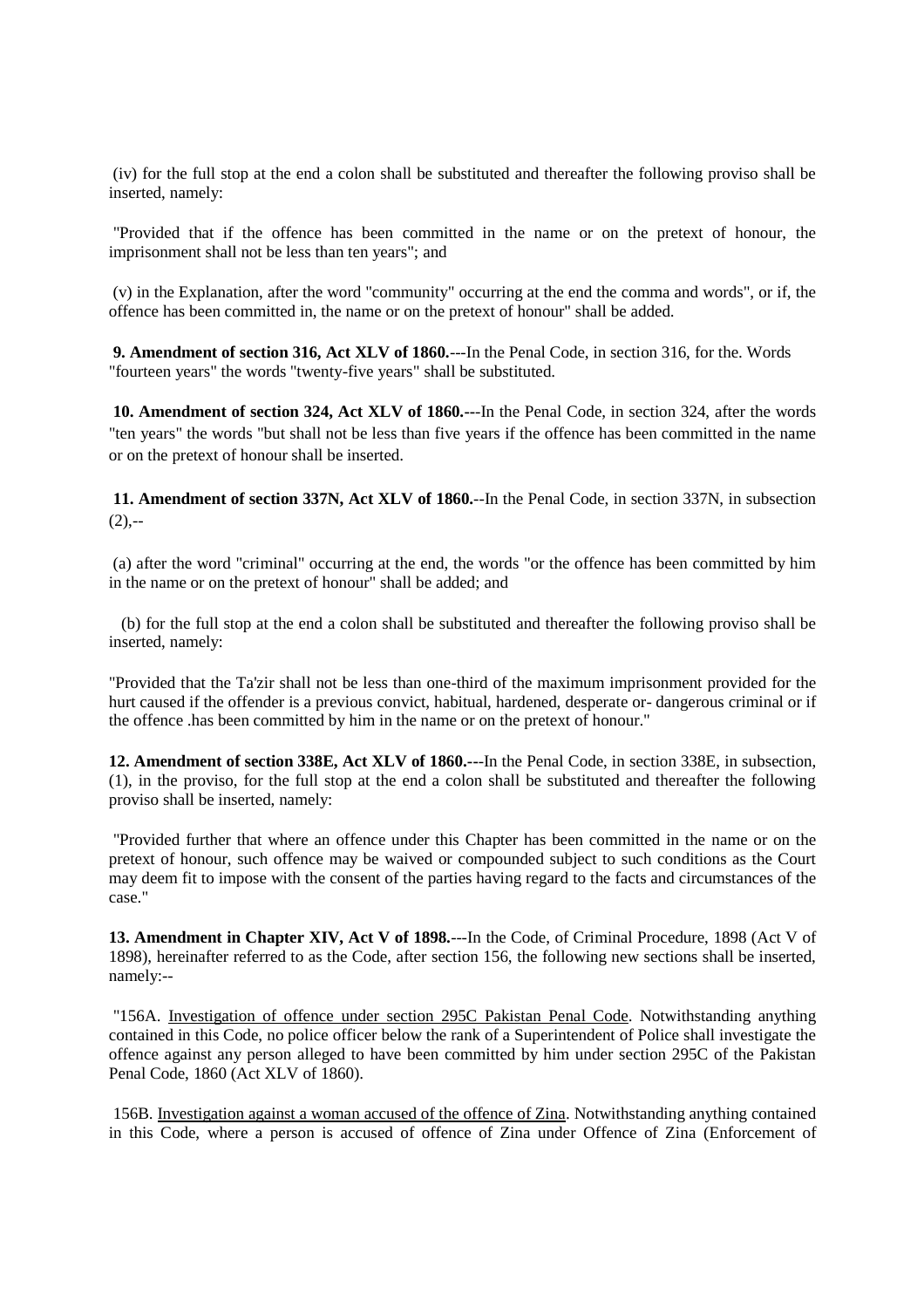Hudood) Ordinance, 1979 (VII of 1979), no police officer below the rank of a Superintendent of Police shall investigate such offence nor shall such accused be arrested without permission of the Court.

**Explanation**.--In this section `Zina' does not include `Zina-bil-Jabr'."

**14. Amendment of section 345, Act V of 1898.**---In the Code, in section 345, --

 $(a)$  in subsection  $(2)$ , in the table,  $-$ 

(i) against the entry relating to Qatl-i-Amd in the first column, in the third column, after the word "victim" at the end, the comma and words " other than the accused or the convict if the offence has been committed by him in the name or on the pretext of karo kari, siyah kari or similar other customs or practices" shall be added; and

(ii) against the entry relating to Qatl-i-Shibh-i-amd in the first column, in the third column, for the word "Ditto" the words "By the heirs of the victim" shall be substituted; and

(b) after subsection (2), 'the following new subsection shall be inserted, namely:

"(2a) Where an offence under Chapter XVI of the Pakistan Penal Code, 1860 (Act XLV of 1860), has been committed in the name or on the pretext of kayo kari, siyah kari or similar other customs or practices, such offence may be waived or compound subject to such conditions as the Court may deem fit to impose with the consent of the parties having regard to the facts and circumstances of the case."

**15. Amendment of section 401, Act V of 1898.**--In the Code, in section 401, in subsection (1), for the full stop at the end a colon shall be substituted and thereafter the following proviso shall be inserted, namely:

"Provided that the Provincial Government shall have no power to suspend or remit any sentence awarded to an offender under Chapter XVI of the Pakistan Penal Code if an offence has been committed by him in the name or on the pretext of karo kari siyah kari or similar other customs or practices."

**16. Amendment of Schedule II, Act V of 1898.**--In the Code, in schedule II, --

(a) against the entry in column 1 relating to section 308, in column 7, for the words "fourteen years" the words "twenty-five years" shall be substituted;

(b) after section 308, in column 1 and the entries relating thereto in columns 2 to 8, the following new section and the entries relating thereto shall be Inserted, namely:--

| "310A | Giving<br>a  | -do- | -do- | $-do-$ | <b>Not</b>   | Rigorous          | Court of |
|-------|--------------|------|------|--------|--------------|-------------------|----------|
|       | female<br>in |      |      |        | compoundable | imprisonment      | session  |
|       | marriage or  |      |      |        |              | ten<br>to<br>up   |          |
|       | otherwise    |      |      |        |              | years, but shall  |          |
|       | 1n           |      |      |        |              | less<br>be<br>not |          |
|       | Badl-i-Sulh  |      |      |        |              | three<br>than     |          |
|       |              |      |      |        |              | years             |          |